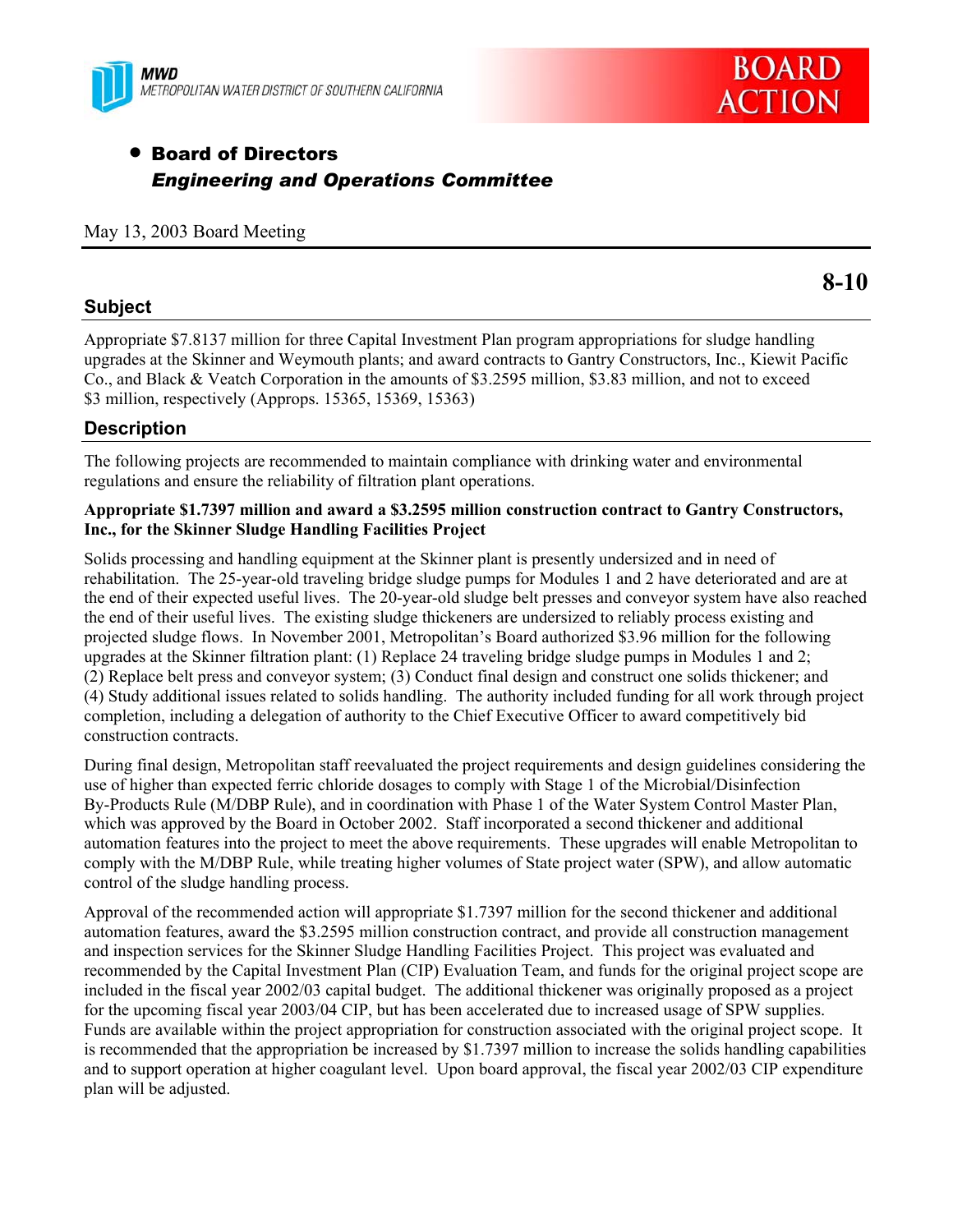#### **Appropriate \$5.833 million and award a \$3.83 million construction contract to Kiewit Pacific Co. for the Weymouth Flocculation and Sedimentation Basins Nos. 3 and 4 Rehabilitation Project**

Flocculation and Sedimentation Basins Nos. 3 and 4 at the Weymouth filtration plant were constructed in 1948. Due to the aged equipment, frequent maintenance and repair are required which has resulted in basin shutdowns. Specifically, the basins' flocculators and sludge collection systems have deteriorated over time. This project will rehabilitate the two basins with new flocculator systems, nonmetallic chain and flight sludge collection systems, fiberglass weirs, and appurtenances. Replacement of this equipment is now necessary because the plant is treating higher blends of SPW, which results in increased sludge production in the basins.

Final design of the Sedimentation Basins Nos. 3 and 4 work was authorized under the Weymouth Rehabilitation Program (Approp. 15345), while final design of the Flocculation Basins Nos. 3 and 4 work was authorized under the Weymouth Improvements Program (Approp. 15369). In order to maximize efficiency in project management and design activities, the final design efforts for both projects have been combined into a single set of plans and specifications.

These two projects were evaluated and recommended by the CIP Evaluation Team and funds have been included in the fiscal year 2002/03 capital budget. Approval of the recommended action will appropriate \$5.833 million, award the \$3.83 million construction contract, and provide construction management and inspection services for the Weymouth Basins Nos. 3 and 4 Rehabilitation Project. Staff also recommends that these two projects be consolidated into one project under a single appropriation to streamline project management and program reporting requirements. Under this approach, a portion of the total program budget estimate (\$4.4078 million) will be reallocated from Approp. 15345 to Approp. 15369.

#### **Appropriate \$241,000 for Weymouth Solids Handling Facilities preliminary design activities and award an agreement not to exceed \$3.0 million to Black & Veatch Corporation for water treatment process engineering services**

In November 2001, Metropolitan's Board authorized funding to study future on-site solids handling facilities and other issues related to elevated coagulation levels. Over the past 12 months, the Weymouth plant has been treating a higher percentage of SPW than was typical in the past. The high ferric chloride dosages required to comply with Stage 1 of the M/DBP result in increased residual solids production.

As a result of these process-driven changes, the existing two sludge thickeners are no longer able to reliably process the existing and projected solids load. Staff also recommends that a permanent belt press system be added to economically and reliably dewater the residual solids. This project will add two thickeners and a permanent solids dewatering facility consisting of three belt presses, a polymer feed system, and a concrete-lined solids holding area. This action will authorize preliminary design, preparation of environmental documentation, and award of a competitively selected professional services agreement to Black and Veatch Corporation for water treatment process engineering services in an amount not to exceed \$3 million.

The professional services agreement is planned to include the following scope of services under several capital programs: (1) Design services for Weymouth Solids Handling Facilities (Weymouth Improvements Program); (2) Design services for Diemer Solids Handling Facilities (Diemer Solids Handling and Water Reclamation Program); (3) Feasibility study for adding plate settlers to Skinner filtration plant Modules 1, 2 and 3 (Skinner Improvements Program); and (4) Studies to determine the appropriate level of treatment process standardization under the Treatment Plants Control and Equipment Upgrade Program. The current action provides funds for only the Weymouth Solids Handling Facilities preliminary design activities. Staff will return to the Board at a later date for additional authorization and funding for other work.

This project has been evaluated and recommended by the CIP Evaluation Team and was originally scheduled for implementation in the upcoming fiscal year 2003/04. This project is being accelerated due to increased usage of SPW supplies. Upon board approval, the fiscal year 2002/2003 CIP expenditure plan will be adjusted.

See **Attachment 1** for the detailed report, **Attachment 2** for the financial statements, and **Attachment 3** for the abstracts of bids.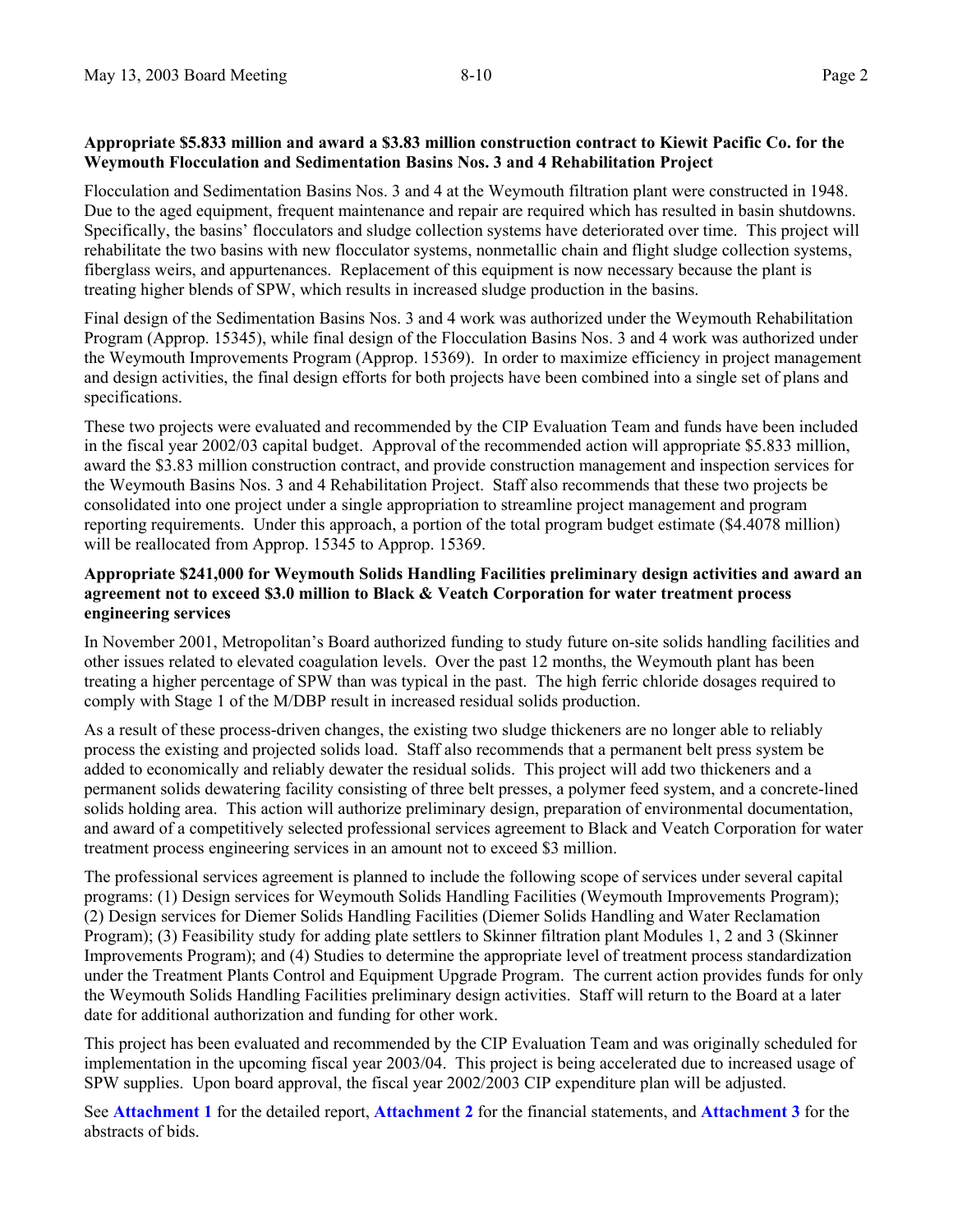# **Policy**

Metropolitan Water District Administrative Code § 5108: Capital Project Appropriation

Metropolitan Water District Administrative Code § 8113: Construction Contract Award

# **California Environmental Quality Act (CEQA)**

CEQA determinations for Option #1:

## **Skinner Sludge Handling Facilities**

To comply with CEQA, Metropolitan as the Lead Agency determined that increasing solids handling reliability at the Skinner plant, including designing and constructing one solids thickener, was categorically exempt (Class 1, Section 15301 of the State CEQA Guidelines) and approved the overall project on November 20, 2001.

At that time, the Board also approved a study to address additional issues relating to solids handling and based that action on a categorical exemption (Class 6, Section 15306 of the State CEQA Guidelines). Since that time, it has been determined by staff that an additional solids thickener is necessary to meet the original project goals and objectives. Therefore, the current board action involves the funding and awarding of a contract to carry out the work with a minor modification (i.e., the design and construction of one additional solids thickener) to the originally approved project. Hence, the previously adopted exemptions comply with CEQA and the State CEQA Guidelines as related to the original project. As such, no further environmental documentation is necessary for the Board to act on with respect to the original project. With respect to the minor modification to the original project, that activity is categorically exempt under the provisions of CEQA and the State CEQA Guidelines. In particular, the proposed modification consists of designing, funding, and awarding a construction contract to modify existing public facilities with negligible or no expansion of use beyond that existing at the time of the lead agency's determination. In addition, the proposed modification will not have a significant effect on the physical environment. As such, this proposed modification qualifies as a Class 1 Categorical Exemption (Section 15301 of the State CEQA Guidelines).

The CEQA determinations are: Determine that the proposed action for the original project has been previously addressed in the 2001 categorical exemptions and that no further environmental analysis or documentation is required. In addition, determine that pursuant to CEQA, the proposed modification qualifies under a Categorical Exemption (Class 1, Section 15301 of the State CEQA Guidelines).

## **Weymouth Rehabilitation Flocculation and Sedimentation Basins Nos. 3 and 4**

To comply with CEQA, Metropolitan as the Lead Agency previously determined that implementing the two projects was categorically exempt. The formerly titled Basins 3 and 4 Sludge Rake Modification project was exempted under a Class 1, Section 15301 of the State CEQA Guidelines and was approved by the Board on September 15, 1998. The Basins 3 and 4 Flocculators Rehabilitation project was exempted under two categorical exemptions (Class 1, Section 15301 and Class 2, Section 15302 of the State CEQA Guidelines) and was approved by the Board on July 9, 2002. The current board action involves the funding and awarding of a contract to carry out the work with no major modifications to the two originally approved projects. Hence, the previously adopted exemptions comply with CEQA and the State CEQA Guidelines as related to the proposed actions.

As such, no further environmental documentation is necessary for the Board to act on with respect to the proposed actions.

The CEQA determination is: Determine that the proposed actions have been previously addressed in the adopted 1998 and 2002 categorical exemptions and that no further environmental analysis or documentation is required.

## **Weymouth Solids Handling Facilities**

The proposed actions, i.e., to authorize preliminary design, preparation of environmental documentation, and the award of an engineering services agreement, are categorically exempt under the provisions of CEQA and the State CEQA Guidelines. The proposed actions consist of basic data collection and resource evaluation activities, which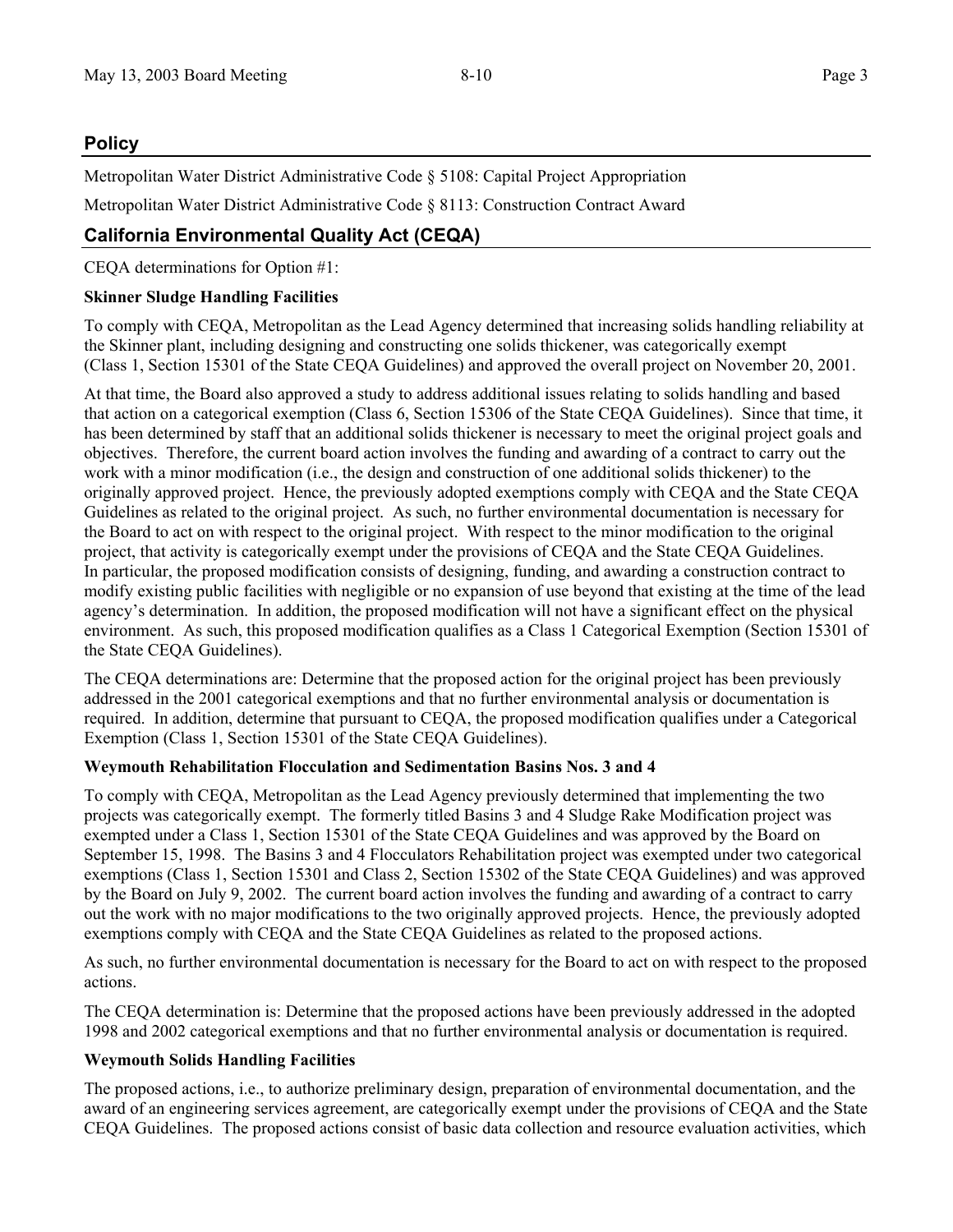do not result in a serious or major disturbance to an environmental resource. These activities may be strictly for information gathering purposes, or as part of a study leading to an action that a public agency has not yet approved, adopted, or funded. As such, the proposed actions qualify as a Class 6 Categorical Exemption (Section 15306 of the State CEQA Guidelines).

The CEQA determination is: Determine that pursuant to CEQA, the proposed actions qualify under a Categorical Exemption (Class 6, Section 15306 of the State CEQA Guidelines).

CEQA determination for Option #2:

## **Skinner Sludge Handling Facilities**

None required

### **Weymouth Rehabilitate Flocculation and Sedimentation Basins Nos. 3 and 4**

None required

### **Weymouth Solids Handling Facilities**

Same as Option #1 for Solids Handling Facilities

# **Board Options/Fiscal Impacts**

#### **Option #1**

Adopt the CEQA determinations and

- a. Appropriate \$7.8137 million;
- b. Award a construction contract in the amount of \$3.2595 million to Gantry Constructors, Inc., to perform all work as described in Specifications No. 1467 for the Skinner Filtration Plant Sludge Handling Facilities Project;
- c. Award a construction contract in the amount of \$3.83 million to Kiewit Pacific Co. to perform all work as described in Specifications No. 1447 for the F. E. Weymouth Filtration Plant Basins Nos. 3 and 4 Rehabilitation Project;
- d. Authorize entering into a professional services agreement with Black & Veatch Corporation for water treatment process engineering services in an amount not to exceed \$3 million; and
- e. Reallocate total program budget estimate in the amount of \$4.4078 million from Approp. 15345 to Approp. 15369.

**Fiscal Impact:** \$5.833 million of budgeted and \$1.9807 million of non-budgeted CIP funds under the following appropriations:

- Approp. 15365 (Skinner) \$1.7397 million non-budgeted
- Approp. 15369 (Weymouth) \$5.833 million budgeted
- x Approp. 15369 (Weymouth) \$241,000 non-budgeted

#### **Option #2**

Adopt the CEQA determination and

- a. Appropriate \$241,000;
- b. Reject all bids for construction of the Skinner Filtration Plant Sludge Handling Facilities Project;
- c. Reject all bids for construction of the F.E. Weymouth Filtration Plant Basins Nos. 3 and 4 Rehabilitation Project; and
- d. Authorize entering into a professional services agreement with Black & Veatch Corporation for water treatment process engineering services in an amount not to exceed \$3 million.

**Fiscal Impact:** \$241,000 of non-budgeted CIP funds under Approp. 15369. Rebidding the construction packages would delay completion of the projects; increase administrative costs, and may or may not result in lower bids.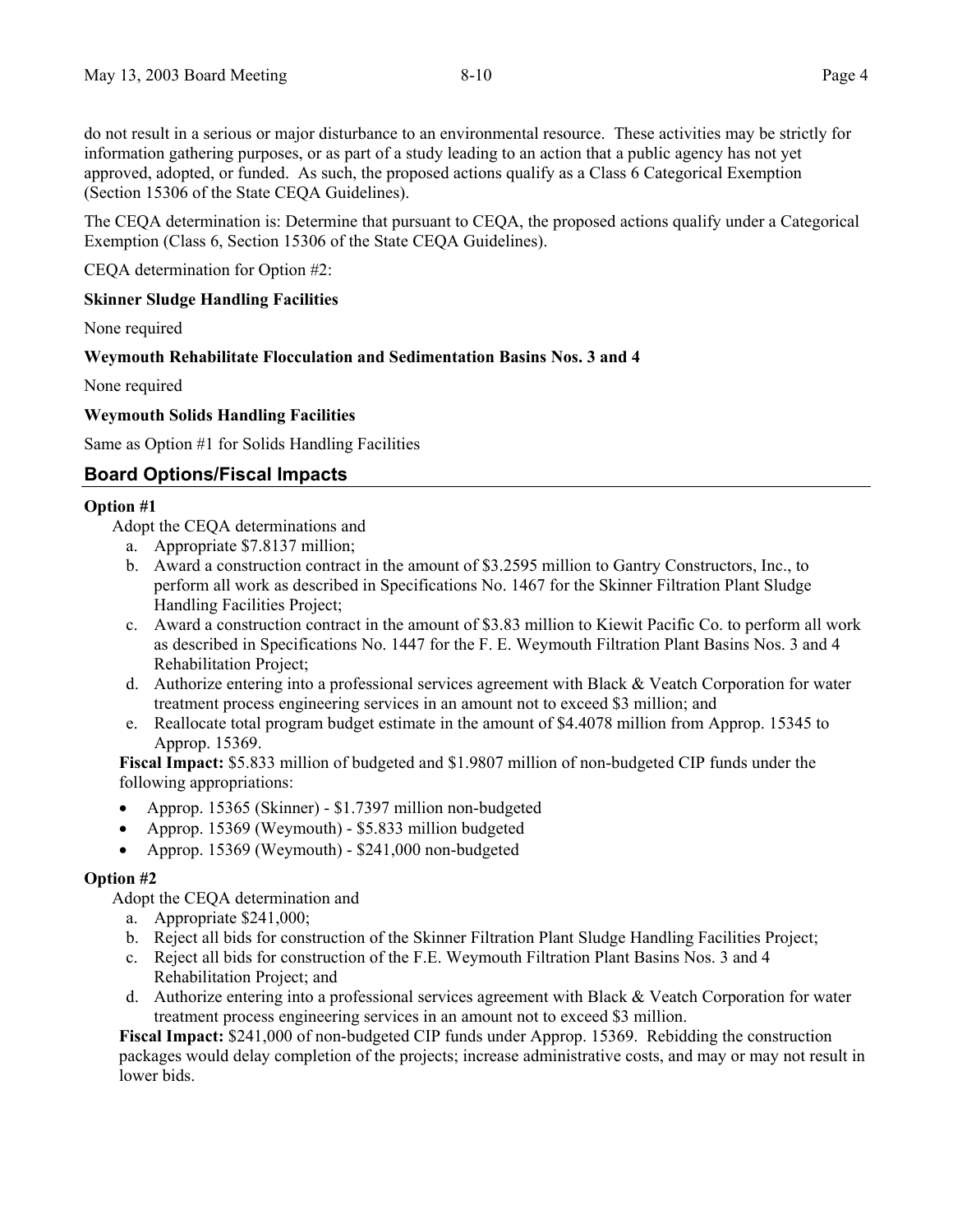R

## **Staff Recommendation**

Option #1

4/24/2003 *Roy L. Wolfe Date*

 $\varpi$ 

*Manager, Corporate Resources* 

4/28/2003 *Date*

/ K S *Ronald R. Gastelum Chief Executive Officer* 

 $\Omega$ 

**Attachment 1 – Detailed Report** 

**Attachment 2 – Financial Statements for the Skinner and Weymouth Filtration Plant Improvements Programs** 

**Attachment 3 – Abstracts of Bids** 

BLA #1905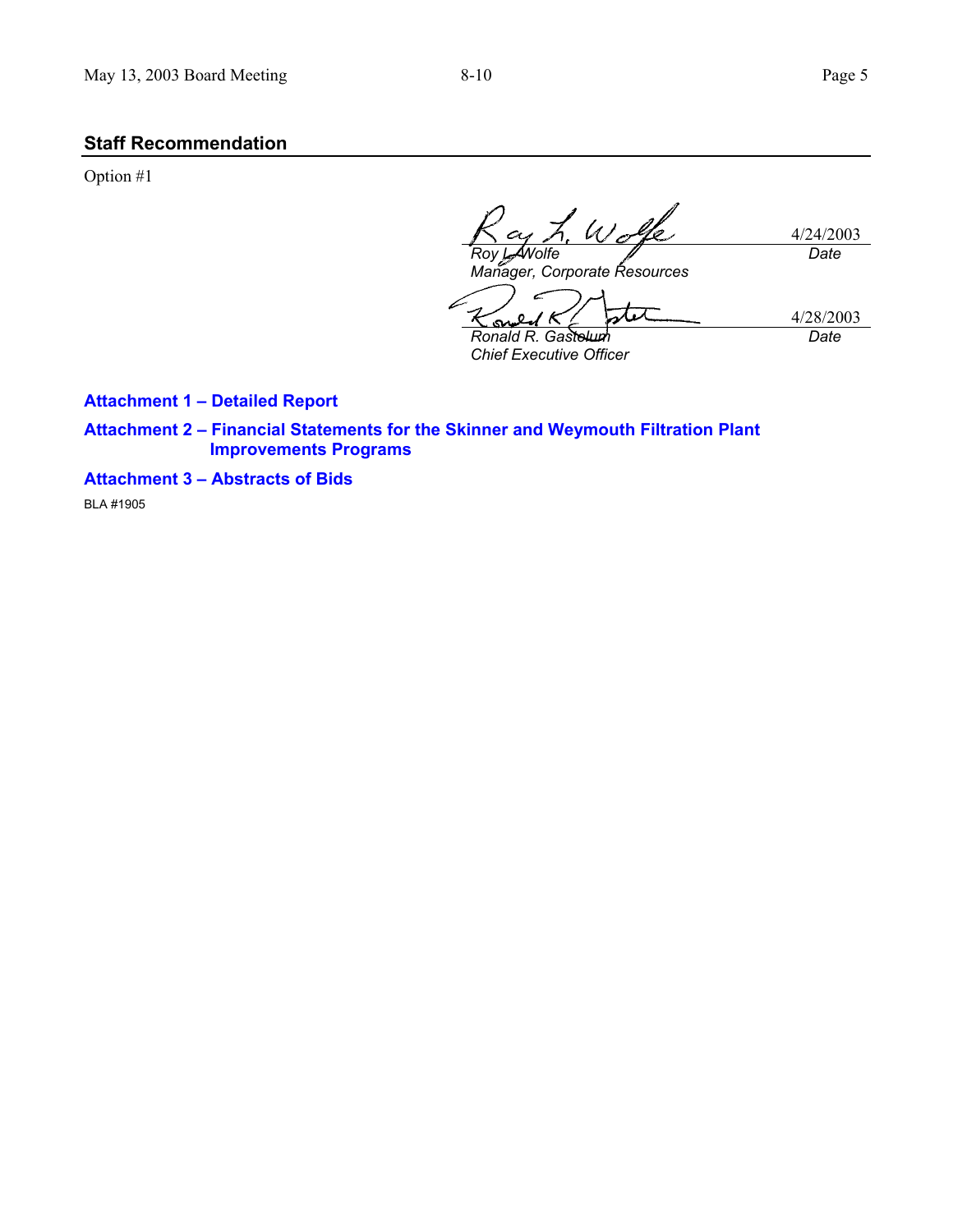# **Detailed Report**

The Robert A. Skinner Filtration Plant was placed into service in 1976 to supply treated water to Riverside and San Diego counties. Since its original construction, the plant has been expanded three times and now consists of six treatment modules that are operated as two distinct filtration plants (Plants 1 and 2). Plants 1 and 2 have capacities of 240 mgd and 280 mgd, respectively, for a total combined rated capacity of 520 mgd. The plant typically treats a blend of State project water (SPW) and Colorado River water (CRW). Plant 1 uses conventional water treatment processes including coagulation, flocculation, sedimentation, filtration, and disinfection, while Plant 2 is a direct filtration plant similar to Plant 1, but without the sedimentation process. Metropolitan's member agencies that receive water from the Skinner filtration plant include Eastern Municipal Water District, Western Municipal Water District of Riverside County, and San Diego County Water Authority.

The F. E. Weymouth Filtration Plant was placed into service in 1941 with an initial capacity of 100 mgd. The plant was expanded twice to its current capacity of 520 mgd. The plant typically treats a blend of SPW and CRW. The plant uses conventional water treatment processes including coagulation, flocculation, sedimentation, filtration, and disinfection. The plant delivers treated, chlorinated water to Metropolitan's Central Pool portion of the distribution system.

The filtration plants' improvements programs were established to implement multiple projects necessary to ensure plant reliability. These projects address the following objectives: achieve and/or maintain compliance with federal and state drinking water quality regulations, increase the efficiency of plant operations, and enhance the safety and reliability of plant operations.

## **Skinner Sludge Handling Facilities (\$1,739,700)**

### *Background/Purpose*

Over the last year, the Skinner plant has been treating a higher percentage of SPW than was typical in the past. Studies were undertaken in mid-2001 to assess the plant's ability to treat increased quantities of SPW supplies. The studies revealed that solids processing capacity is now fully utilized at the Skinner plant. Less than ideal operating conditions or failure of a key process component could trigger a reduction or curtailment of overall plant water production at the Skinner plant.

Presently, the aging solids processing equipment at the Skinner plant is becoming increasingly unreliable. In addition, the amount of sludge has increased as a result of compliance with Stage 1 of the Microbial/Disinfection By-Product Rule (M/DBP), which became effective January 1, 2002, and increased usage of SPW. Consequently, a series of upgrades were recommended in the sludge management study for implementation at the Skinner plant to rehabilitate the existing solids processing facilities. The following upgrades were recommended as Phase 1 modifications:

- a. Replace 24 traveling bridge pumps in Modules 1 and 2.
- b. Replace belt press and conveyor system.
- c. Construct one solids thickener.
- d. Study additional issues related to solids handling.

The traveling bridge pumps are used for lifting the sludge from Modules 1 and 2 sedimentation basins for subsequent processing. The 25-year-old pumps for Modules 1 and 2 have deteriorated significantly and are at the end of their expected useful life. Replacement parts for the pumps are no longer available from outside suppliers and must be obtained through special fabrication orders. Staff recommends replacing all 24 pumps.

The plant uses belt presses and a conveyor system to dewater and stockpile sludge prior to off-site disposal. This equipment is approximately 20 years old and, like the traveling bridge pumps, has reached the end of its useful life. Recent inspections revealed that the belt presses and the conveyor system are significantly deteriorated due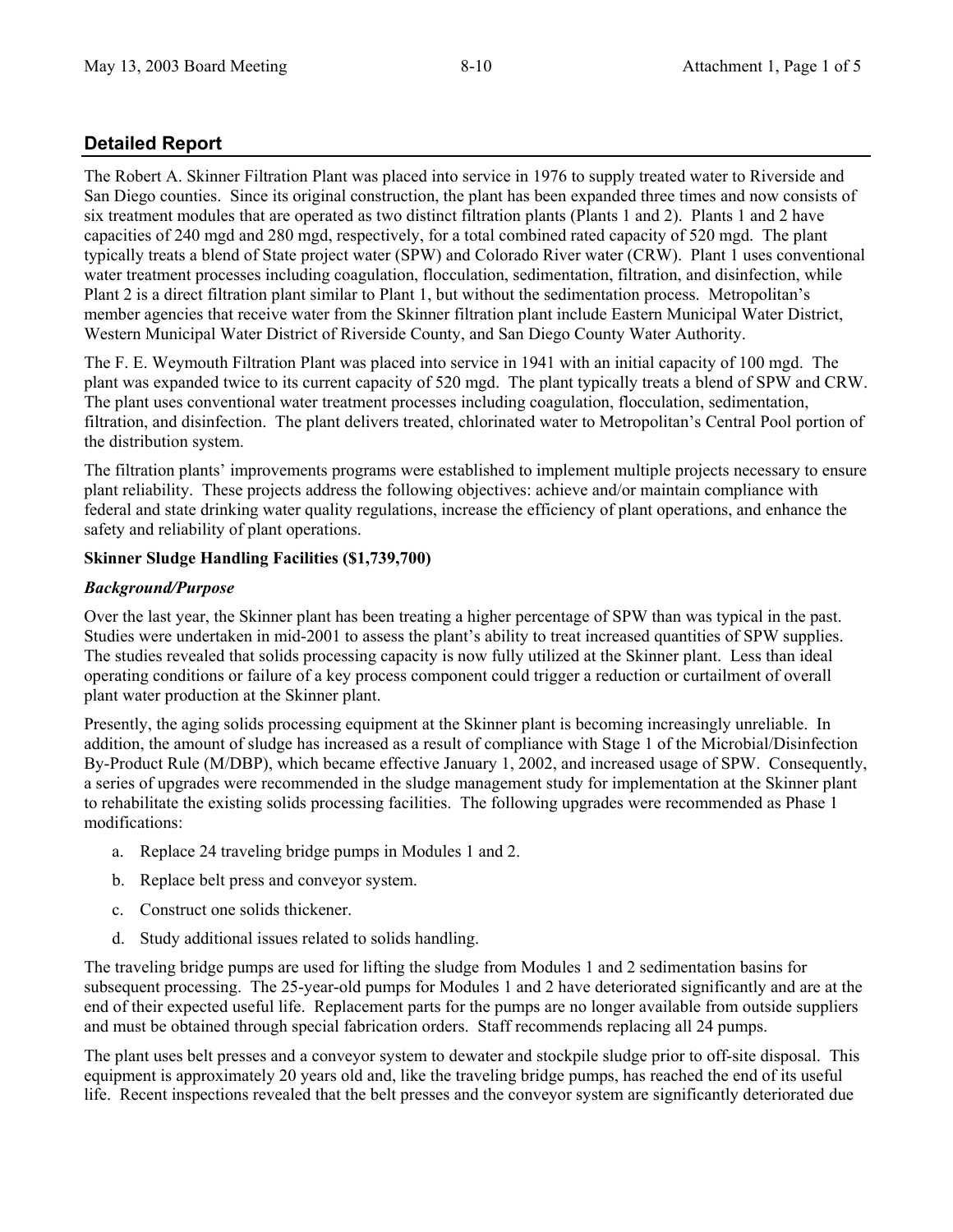to the corrosive nature of their operating environment. Staff recommends replacing both the belt presses and solids conveyor with new equipment.

The plant's solids thickening system consists of two units that remove water and reduce solids bulk from the washwater return flow stream. The thickeners also provide a consistent feed material to the belt presses. Current operating conditions indicate that the capacity of the thickeners is inadequate to reliably process existing washwater flows.

The solids processing capacity will be further strained as increased coagulation treatment begins. Staff recommends constructing a third and a fourth thickener to provide the appropriate capacity and system redundancy.

The recommended upgrades for the Skinner plant will be implemented as part of the Skinner Filtration Plant Improvements Program.

## *Project Description*

In November 2001, the Board authorized \$3.96 million for the following upgrades at the Skinner plant:

- a. Replace 24 traveling bridge pumps in Modules 1 and 2.
- b. Replace belt press and conveyor system.
- c. Construct one solids thickener.
- d. Study additional issues related to solids handling.

The authority included funding for all work through project completion, including a delegation of authority to the Chief Executive Officer to award competitively bid construction contracts.

The following developments occurred during the final design of the Skinner Sludge Handling Facilities Project:

- a. Projected usage of SWP supplies will be much higher than the original estimate. Increased SWP supplies will require increased coagulant usage to maintain water quality. Sludge production will be substantially increased from the greater coagulant usage.
- b. In October 2002, the Board authorized Phase 1 of the Water System Control Master Plan, which will incorporate more instrumentation, programming and automation into all treatment plant projects.

Due to these new developments, staff reevaluated the project scope considering the potential increased usage of SPW and increased system automation requirements. Staff incorporated a second thickener and additional automation into the original project to meet these requirements. Additional funds are required to cover project costs associated with the scope additions.

Construction inspection and support are planned to be performed by Metropolitan staff. The construction inspection as a percentage of the total construction cost is approximately 13 percent.

#### *Bid Results and Business Outreach*

As shown in Attachment 3, five bids were received and opened under Specifications No. 1467 for the Skinner Sludge Handling Facilities Project. The low bid from Gantry Constructors, Inc., in the amount of \$3.2595 million, complies with the requirements of the specifications and is \$243,742 less than the second low bid. The engineer's estimate was \$3.96 million. For this project, Metropolitan requires Small Business Enterprise (SBE) participation of at least 25 percent of the total construction bid. Gantry Constructors, Inc., has submitted all required SBE participation documentation showing that the company will meet 100 percent SBE participation for the project.

## *Project Milestones*

June 2003 – Issue Notice to Proceed to contractor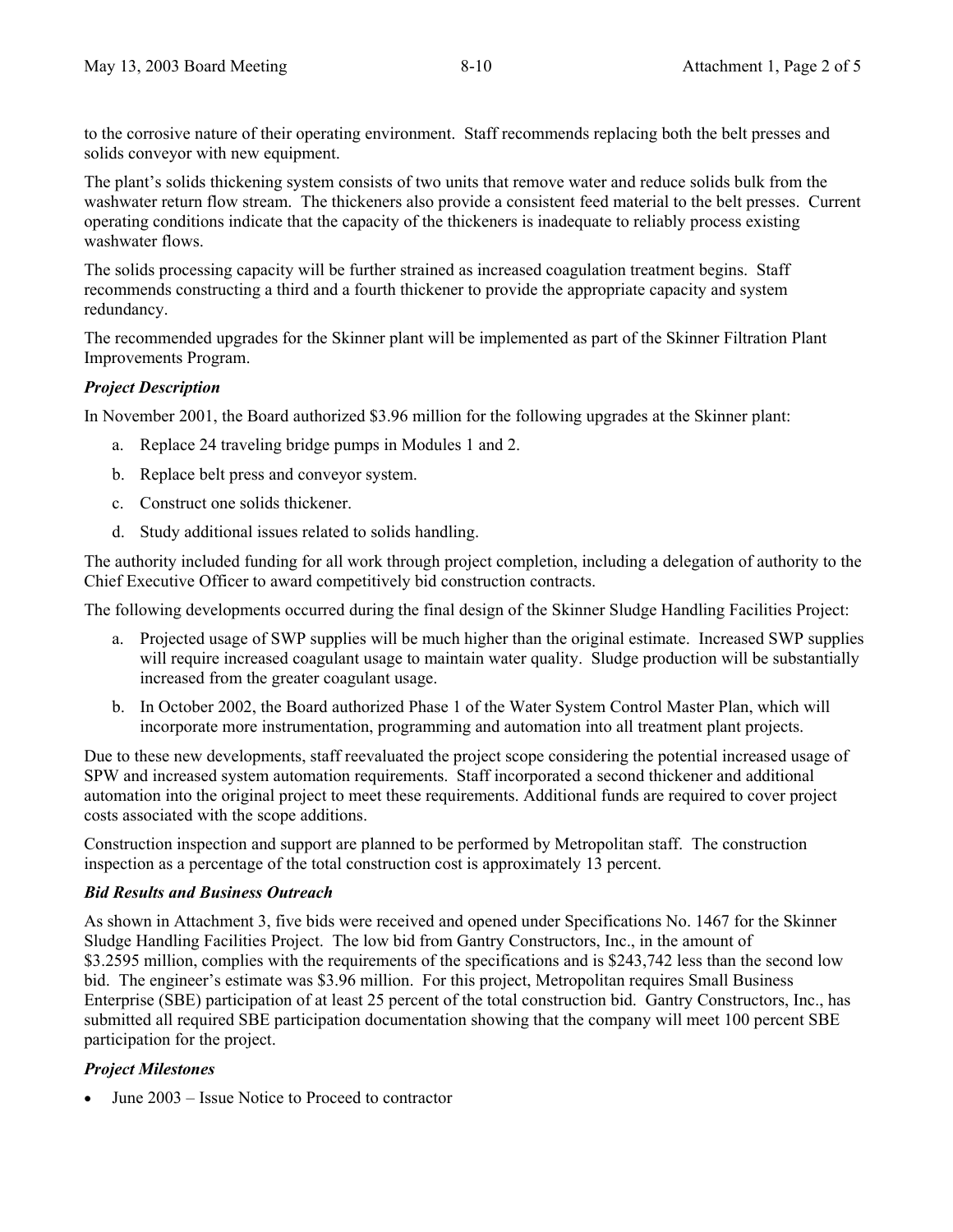June 2004 – Completion of construction

### **Weymouth Rehabilitate Flocculation and Sedimentation Basin Nos. 3 and 4 (\$5,833,000)**

#### *Background/Purpose*

Flocculation and Sedimentation Basins Nos. 3 and 4 each provide 72 mgd of capacity and were placed into service in 1948, as part of Plant Expansion No. 1.

Equipment in these basins is over 50 years old and beyond its useful life. Both basins require frequent maintenance to keep them operational. Basin No. 4 has been out of service for several years because the flight boards are broken and the chains are heavily corroded and locked up. Staff recommends replacing existing steel chain with nonmetallic chain and fiberglass flight boards. Basin No. 3 is presently in working condition. However, the flocculator arms, paddleboards, bearings, and the chain and flight boards are in need of constant replacement. In addition, staff recommends replacing worn out drive units with variable frequency drives to reduce maintenance and energy costs, and maximize coagulation efficiency. To ensure plant reliability and to meet water quality regulations, it is important that both basins function properly.

Final designs to rehabilitate the sedimentation basins and to rehabilitate the flocculation basins were authorized in September 1998 (Weymouth Rehabilitation Program) and in July 2002 (Weymouth Improvements Program), respectively. During the final design phases, staff combined the specifications and design documents for the two projects so as to advertise the work as one construction contract. Funding for all future work for the sedimentation basins will be moved from the Rehabilitation Program to the Improvements Program. This approach will gain project efficiencies as work in either a flocculation basin or a sedimentation basin will require taking a basin out of service, as each is dependent on the other for normal treatment operation. While a basin is out of service, work will be performed concurrently in the flocculation and sedimentation basin to minimize the duration of basins' unavailability.

#### *Project Description*

The scope of the project for the flocculation basins includes removal and replacement of existing basin mechanical equipment and drive units, such as paddle arms, wood paddleboards, flocculator train stub shafts, bearings, and appurtenances, and replacement with new equipment.

The scope for rehabilitating the sedimentation basins is to remove existing basin mechanical equipment, prepare the basins for installation of new equipment, and install new chain and flight sludge collection systems.

Construction inspection and support will be performed by Metropolitan staff and consultants. Two consulting firms, one with expertise in non-metallic chain and flights and the other with expertise in confined-area demolition, will be retained to review design and installation details. The construction inspection as a percentage of the total construction cost is approximately nine percent.

#### *Bid Results and Business Outreach*

As shown in Attachment 3, a total of five bids were received and opened under Specifications No. 1447 for the F. E. Weymouth Filtration Plant Basins Nos. 3 and 4 Rehabilitation Project. The low bid from Kiewit Pacific Co. in the amount of \$3.83 million complies with the requirements of the specifications and is \$388,537 less than the second low bid. The engineer's estimate was \$6.6 million. For this project, Metropolitan requires Small Business Enterprise participation of at least 25 percent of the total construction bid. Kiewit Pacific Co. has committed to achieving this goal.

## *Project Milestones*

June 2003 – Issue Notice to Proceed to contractor

July 2005 – Completion of construction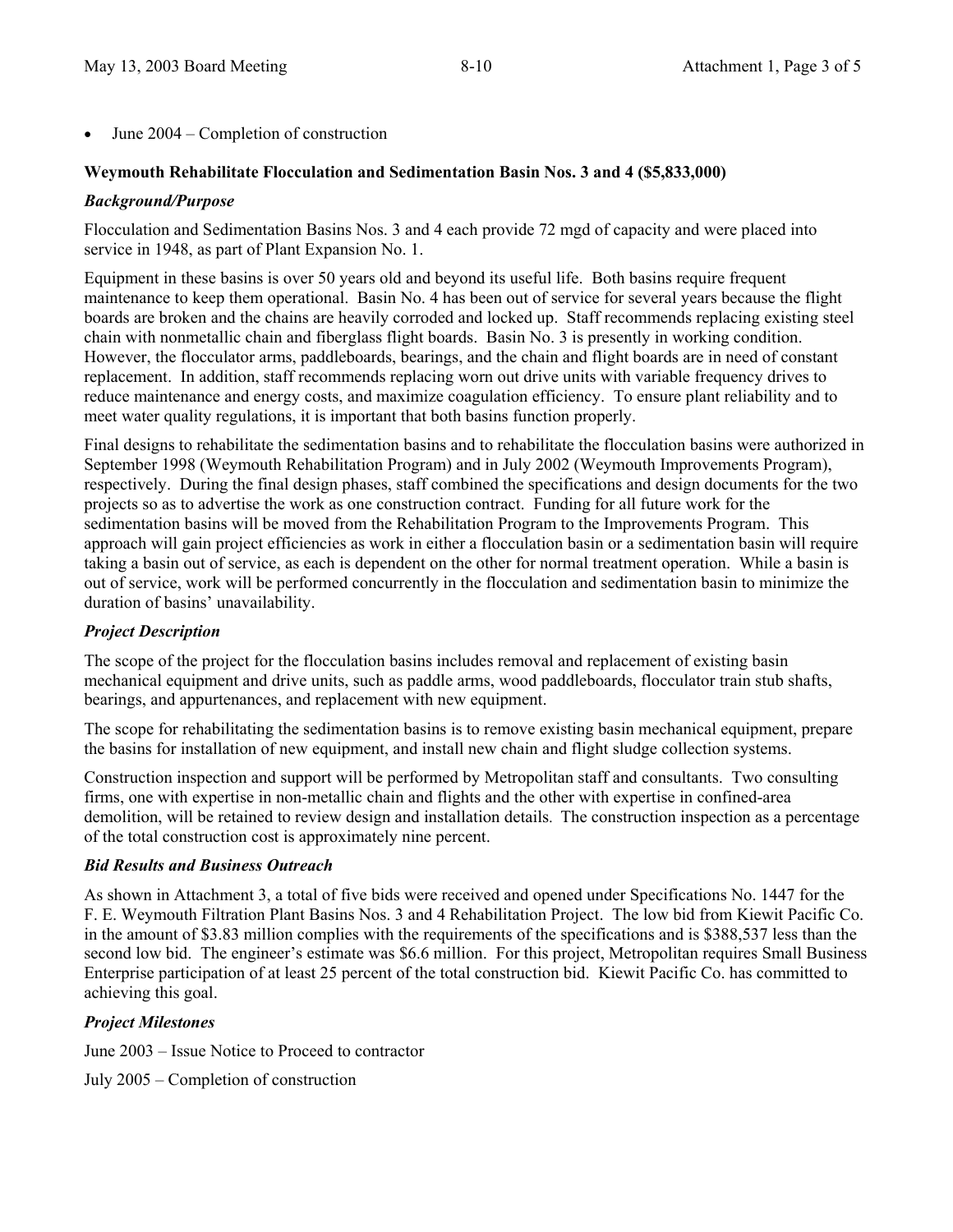## **Weymouth Solids Handling Facilities (\$241,000)**

## *Background/Purpose*

In November 2001, the Weymouth plant converted its primary coagulant from aluminum sulfate (alum) to ferric chloride to improve disinfection by-product precursor removal. This removal is required by Stage 1 of the M/DBP Rule, which became effective January 1, 2002. The precursors that form disinfection by-products differ widely in Metropolitan's two main sources of supply. SPW contains higher concentrations of disinfection byproduct precursors (e.g., total organic carbon and bromide) than CRW, and forms more disinfection by-products when chlorinated.

Over the last year, the Weymouth plant has been treating a higher percentage of SPW. This has necessitated the use of higher than expected ferric chloride dosages to remove total organic carbon. Average coagulant dosages have increased over the past year from 3 mg/L to 8 mg/L of ferric chloride, while extended duration dosages have been higher. This trend is expected to continue. Until the Weymouth Oxidation Retrofit Program (ORP) is operational, the required extended duration dosage of ferric chloride is expected to range from 12.5 mg/L to 20 mg/L to treat higher volumes of SPW. Ozonation (or an alternative disinfection technology) is scheduled to be on-line at the Weymouth plant by either 2009 or 2012.

Prior to 2002, the residual solids collected from the thickeners were sent to the Los Angeles County Sanitation Districts' (LACSD) sewer system. With the implementation of Stage 1 of the M/DBP Rule, the ferric chloride coagulant dosage has increased significantly, resulting in increased sludge production, which limits Metropolitan's ability to discharge its sludge into the LACSD sewer system. Currently, the thickened sludge is pumped from the gravity thickeners to a leased belt press operation for dewatering and disposal off-site.

In November 2001, Metropolitan's Board authorized funding to study future on-site solids handling facilities and other issues related to elevated coagulation. This report evaluated alternate residual dewatering solutions needed for the interim operation with elevated coagulation and longer-term needs for operation with the Weymouth ORP in place. Staff concluded that two additional sludge thickeners are required to reliably treat blends with higher percentage SPW without limiting treatment plant capacity. Staff also recommends the use of a permanent belt press and conveyor system to economically dewater and stockpile sludge prior to disposal off-site. Addition of these facilities will allow Metropolitan to reliably treat higher percentages of SPW while complying with all water quality regulations and existing permit conditions.

# *Project Description*

This project includes preliminary design and preparation of environmental documentation for two additional thickeners and a permanent solids dewatering facility. The permanent solids dewatering facility will consist of three belt presses, a polymer feed system, a conveyer, a concrete-lined solids holding area, and the interconnecting piping, electrical, and control systems necessary for a complete and reliable system. The belt presses and polymer feed system will be housed in a new dewatering building.

The preliminary design work and preparation of environmental documentation will be a combined effort by Metropolitan staff and specialized consultants. Utilizing an existing on-call agreement for professional services, an environmental specialist will assist Metropolitan with preparation of environmental documentation. A Request for Qualifications (RFQ 578) for water treatment process engineering services was issued in December 2002, which attracted statements of qualifications from thirteen firms. It is intended that several professional services agreements will result from this RFQ, for multiple CIP programs. At this time, staff recommends entering into an agreement with Black & Veatch Corporation to assist Metropolitan with preliminary design of the solids handling facilities at the Weymouth and Diemer plants. Metropolitan intends to utilize the same firm for final design of the solids handling facilities at the Weymouth and Diemer plants.

Using a professional services firm to perform this work at two filtration plants will promote standardization of facilities, is consistent with the Corporate Resources Group's staffing plan as incorporated in the fiscal year 2003/04 budget, and ensures that projects are implemented in accordance with their board-adopted schedules.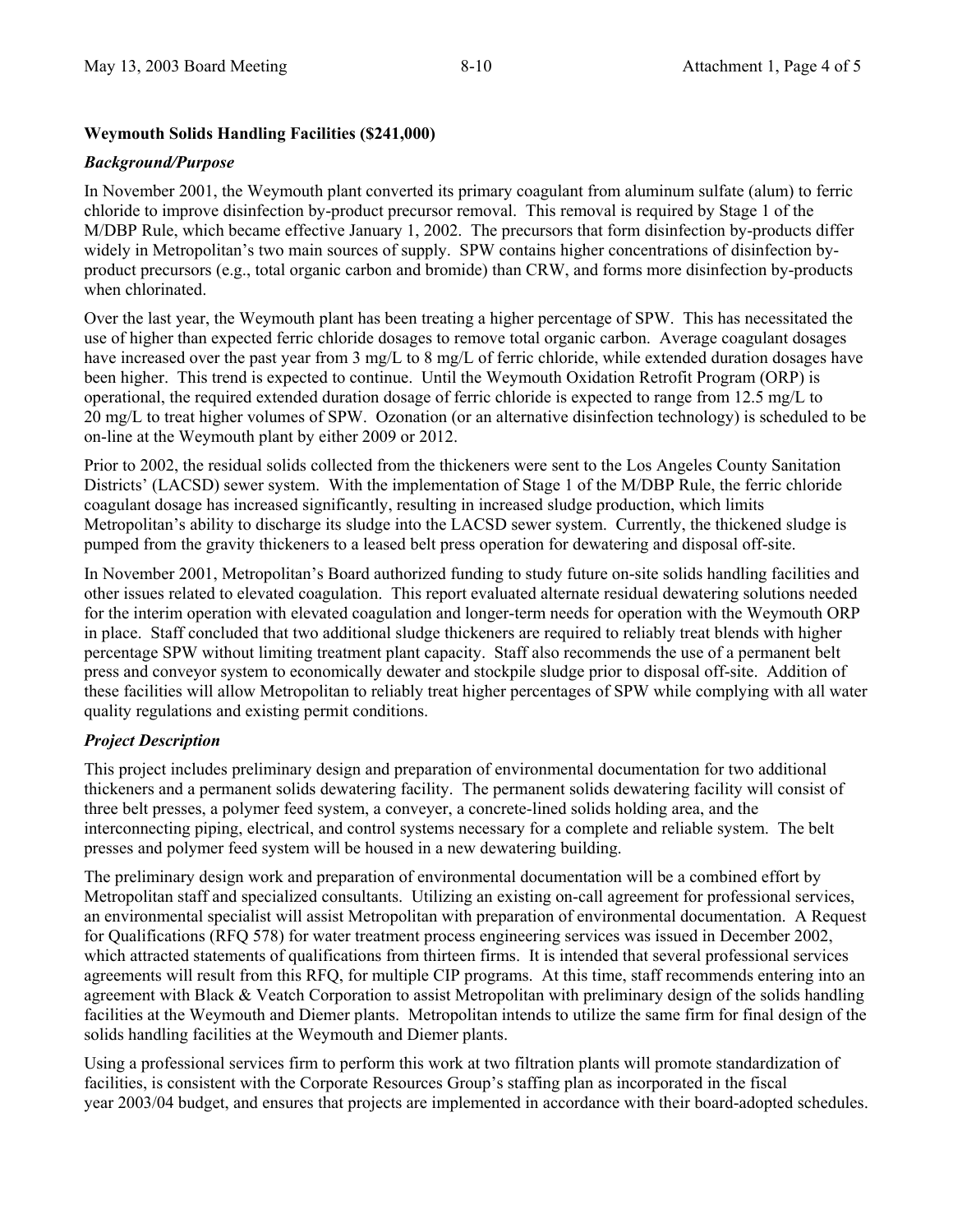This action authorizes entering into a process engineering agreement in an amount not to exceed \$3 million and appropriates only the funds required for the firm to assist with preliminary design; staff plans to return to the Board in July 2003 for authority to perform final design and to appropriate additional funds for Diemer Solids Handling Facilities; and staff will return to the Board again at a later date for authority to perform the remainder of the work and to appropriate additional funds for Weymouth Solids Handling Facilities.

### *Project Milestones*

- July 2003 Board authorization of final design for the Diemer Solids Handling Facilities
- August 2003 Board authorization of final design for the Weymouth plant and certification of environmental documentation
- May 2004 Board award of construction contract for Solids Handling Facilities
- July 2005 Completion of construction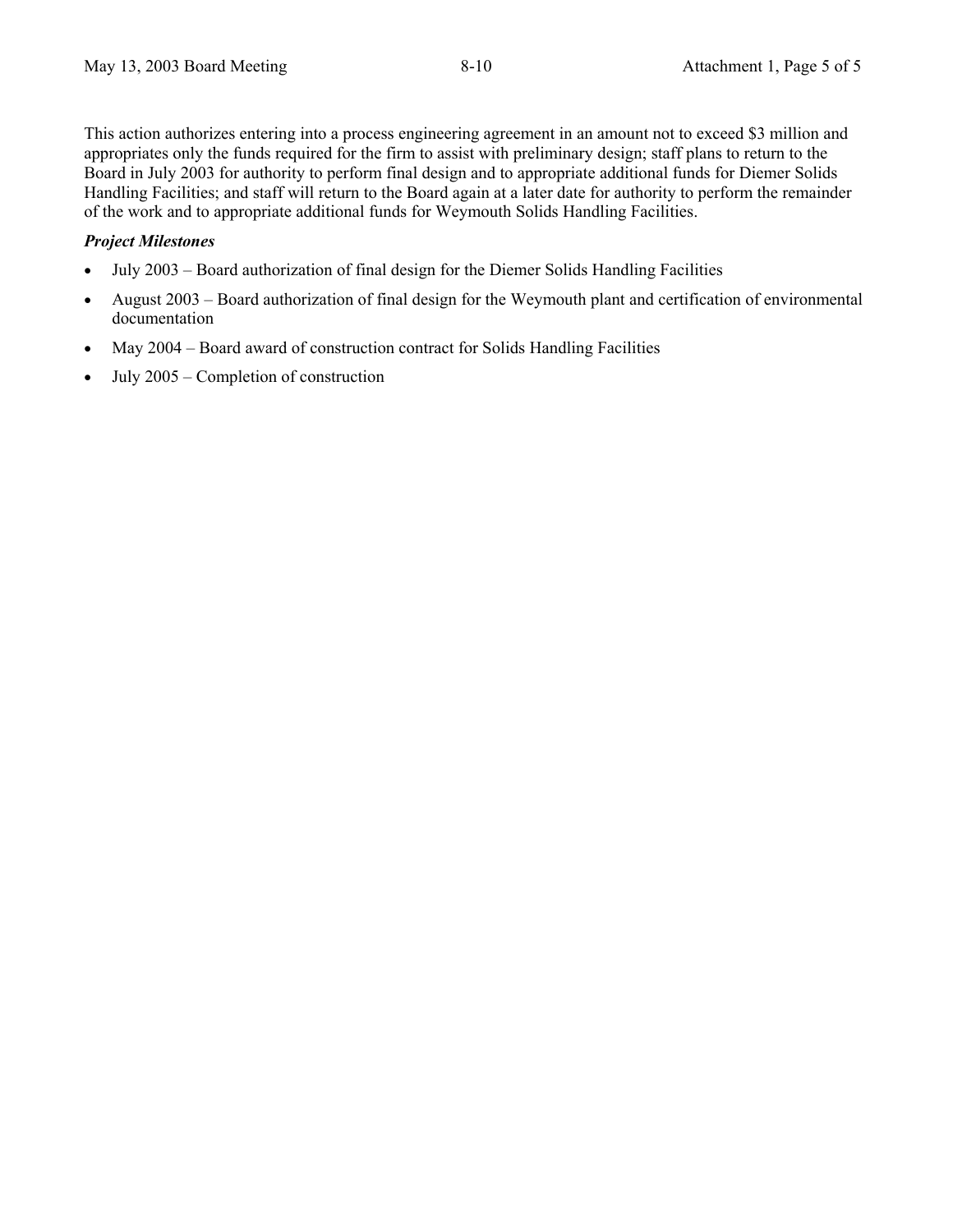# **Financial Statement for Skinner Filtration Plant Improvements Program**

A breakdown of Board Action No. 6 for Appropriation No. 15365 for the Skinner Filtration Plant Improvements Program described in this board action is as follows:

|                                                                 | <b>Previous Board</b><br><b>Action No. 5</b><br>(Jan. 2003) | <b>Current Board</b><br><b>Action No. 6</b><br>(May 2003) | <b>New Total</b><br>Appropriated<br>Amount |
|-----------------------------------------------------------------|-------------------------------------------------------------|-----------------------------------------------------------|--------------------------------------------|
| Labor                                                           |                                                             |                                                           |                                            |
| Studies and Investigations                                      | 1,120,000<br>\$                                             | $\begin{matrix} 0 \end{matrix}$                           | \$1,120,000                                |
| Design and Specifications                                       | 480,000                                                     | 170,500                                                   | 650,500                                    |
| Owner Costs (Program Management,<br>Control System Integration) | 410,000                                                     | 173,500                                                   | 583,500                                    |
| Construction Inspection and Support                             | 605,000                                                     | 90,600                                                    | 695,600                                    |
| Metropolitan Installation and Construction                      | 180,000                                                     | 54,300                                                    | 234,300                                    |
| Materials and Supplies                                          | 335,000                                                     | $\theta$                                                  | 335,000                                    |
| <b>Incidental Expenses</b>                                      | 56,000                                                      | $\boldsymbol{0}$                                          | 56,000                                     |
| Professional/Technical Services                                 | 1,150,000                                                   | $\theta$                                                  | 1,150,000                                  |
| Equipment Use                                                   | 25,000                                                      | $\theta$                                                  | 25,000                                     |
| Contracts                                                       | 3,805,000                                                   | 989,500                                                   | 4,794,500                                  |
| Remaining Budget                                                | 1,210,000                                                   | 261,300                                                   | 1,471,300                                  |
| <b>Total</b>                                                    | \$9,376,000                                                 | \$1,739,700                                               | \$11,115,700                               |

## **Funding Request**

| <b>Program Name:</b>                        | Skinner Filtration Plant – Improvements Program                            |                                  |                              |
|---------------------------------------------|----------------------------------------------------------------------------|----------------------------------|------------------------------|
| <b>Source of Funds:</b>                     | Construction Funds (General Obligation, Revenue Bonds, Pay-As-You-Go Fund) |                                  |                              |
| <b>Appropriation No.:</b>                   | 15365                                                                      | <b>Board Action No.:</b>         | 6                            |
| <b>Requested Amount:</b>                    | \$1,739,700                                                                | <b>Capital Program No.:</b>      | 15365-I                      |
| <b>Total Appropriated</b><br><b>Amount:</b> | \$11,115,700                                                               | <b>Capital Program Page No.:</b> | $E-62$                       |
| <b>Program Estimate:</b>                    | 122,000,000                                                                | <b>Program Goal:</b>             | I-Infrastructure Reliability |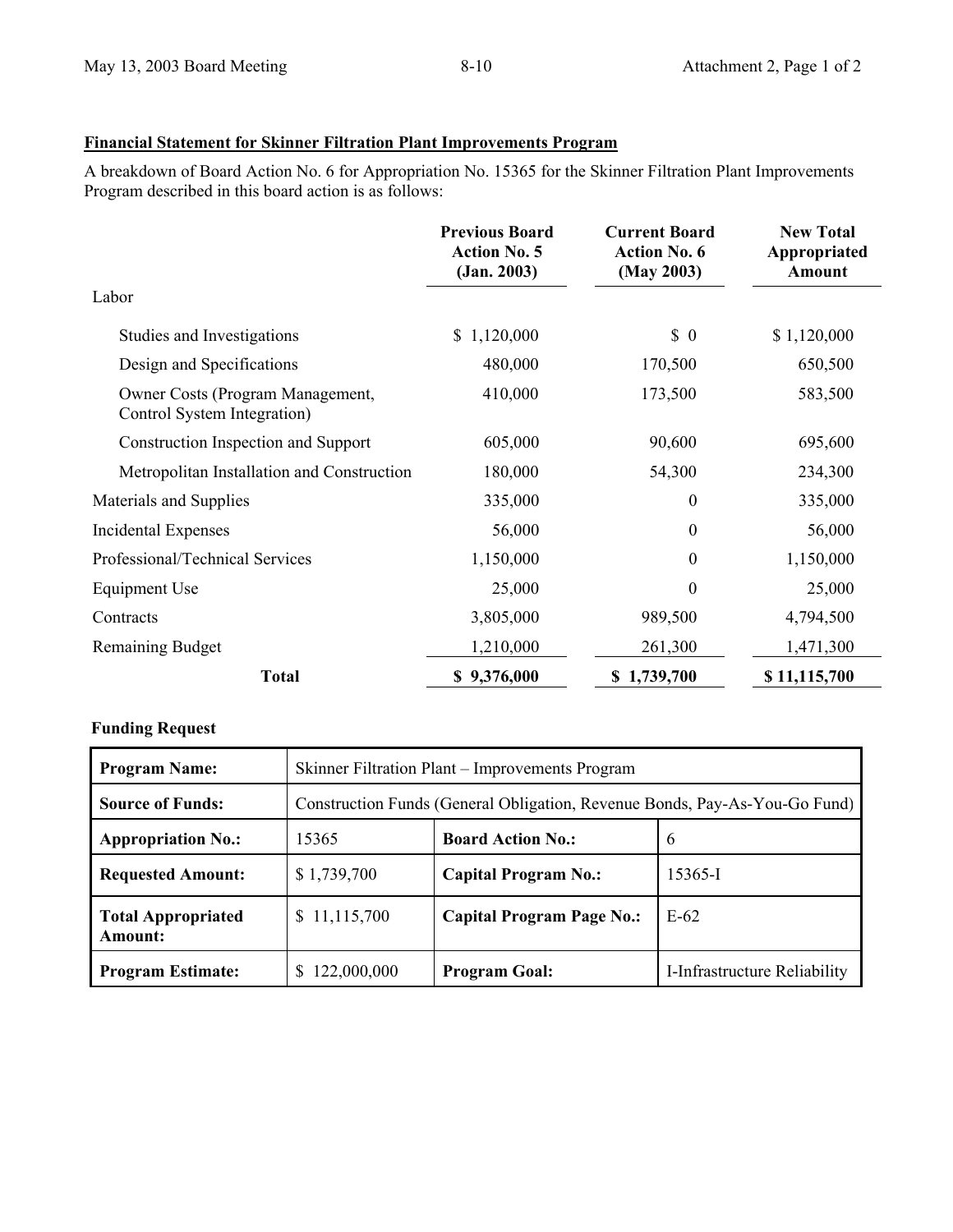## **Financial Statement for Weymouth Filtration Plant Improvements Program**

A breakdown of Board Action No. 6 for Appropriation No. 15369 for the Weymouth Improvements Program described in this board action is as follows:

|                                                                          | <b>Previous</b><br><b>Board</b><br><b>Action No. 5</b><br>(Mar. 2003) | <b>Current</b><br><b>Board</b><br><b>Action No. 6</b><br>(May 2003) | <b>New Total</b><br>Appropriated<br>Amount |
|--------------------------------------------------------------------------|-----------------------------------------------------------------------|---------------------------------------------------------------------|--------------------------------------------|
| Labor                                                                    |                                                                       |                                                                     |                                            |
| Studies and Investigations                                               | \$749,000                                                             | 97,000<br>$\mathbb{S}$                                              | \$<br>846,000                              |
| Design and Specifications                                                | 389,000                                                               | $\boldsymbol{0}$                                                    | 389,000                                    |
| Owner Costs (Program Management,<br><b>Environmental Documentation</b> ) | 443,000                                                               | 259,000                                                             | 702,000                                    |
| Construction Inspection and Support                                      | 200,000                                                               | 380,000                                                             | 580,000                                    |
| Metropolitan Installation and Construction                               | 391,000                                                               | 346,000                                                             | 737,000                                    |
| Materials and Supplies                                                   | 573,000                                                               | 119,000                                                             | 692,000                                    |
| Incidental Expenses                                                      | 14,000                                                                | 19,000                                                              | 33,000                                     |
| Professional/Technical Services                                          | 456,000                                                               | 229,000                                                             | 685,000                                    |
| Contracts                                                                | 1,267,000                                                             | 3,830,000                                                           | 5,097,000                                  |
| <b>Remaining Budget</b>                                                  | 670,000                                                               | 795,000                                                             | 1,465,000                                  |
| <b>Total</b>                                                             | \$5,152,000                                                           | \$6,074,000                                                         | \$11,226,000                               |

## **Funding Request**

| <b>Program Name:</b>                 | Weymouth Filtration Plant - Improvements Program |                                  |                                |
|--------------------------------------|--------------------------------------------------|----------------------------------|--------------------------------|
| <b>Source of Funds:</b>              | Construction Funds (Pay-As-You-Go Fund)          |                                  |                                |
| <b>Appropriation No.:</b>            | 15369                                            | <b>Board Action No.:</b>         | $\mathfrak b$                  |
| <b>Requested Amount:</b>             | 6,074,000                                        | <b>Capital Program No.:</b>      | 15369-I                        |
| <b>Total Appropriated</b><br>Amount: | \$11,226,000                                     | <b>Capital Program Page No.:</b> | $E-76$                         |
| <b>Total Program Estimate:</b>       | $$50,837,000*$                                   | <b>Program Goal:</b>             | I – Infrastructure Reliability |

\* Total Program Estimate reflects the reallocation of \$4,407,800 from Approp. 15345 to Approp. 15369.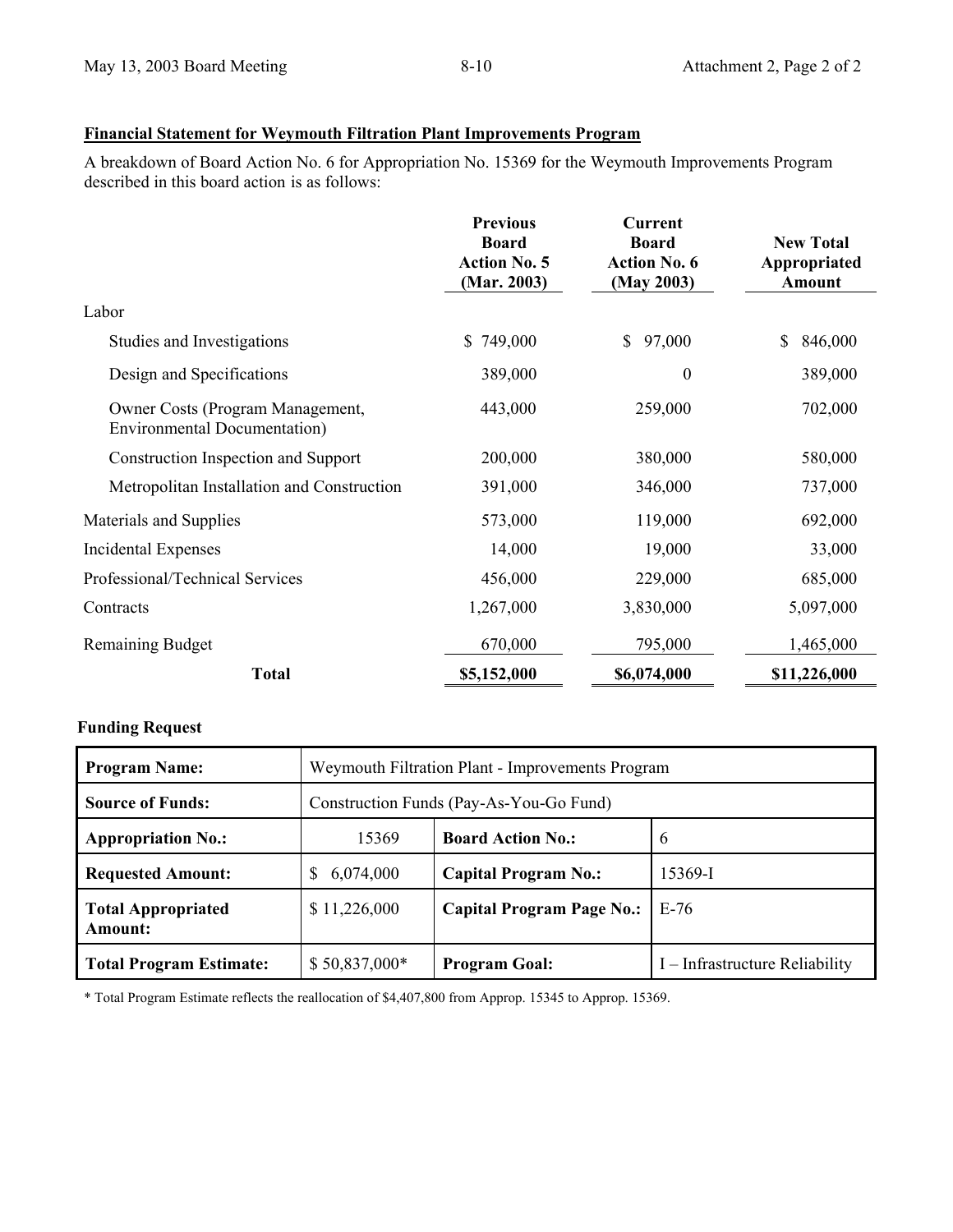# **The Metropolitan Water District of Southern California**

# **Abstract of Bids Received on April 3, 2003 at 2:00 P.M.**

## **Specifications No. 1467**

## **Robert A. Skinner Filtration Plant Skinner Sludge Handling Facilities**

The contract consists of performing all necessary work to provide two thickeners, a belt filter press, a conveyor system, a process instrumentation and control system, sludge and polymer feed pumps, and ventilators; replacing an existing sludge belt filter press and 24 sludge pumps; adding and modifying yard pipes; retrofitting existing electrical equipment; and performing all necessary site work and other appurtenant work.

# **Engineer's Estimate: \$ \$3,960,000**

| <b>Bidder and Location</b>               | <b>Total</b> | <b>SBE \$</b> | SBE %   | Met SBR* |
|------------------------------------------|--------------|---------------|---------|----------|
| Gantry Constructors, Inc., Clarkdale, AZ | \$3,259,500  | \$3,259,500   | $100\%$ | Yes      |
| Griffith Company, Santa Fe Springs, CA   | \$3,503,242  | N/A           | N/A     | N/A      |
| Kiewit Pacific Co., Santa Fe Springs, CA | \$3,589,054  | N/A           | N/A     | N/A      |
| Orion Construction Corp., San Marcos, CA | \$3,833,000  | N/A           | N/A     | N/A      |
| SSC Construction, Inc., Corona, CA       | \$3,935,925  | N/A           | N/A     | N/A      |

\* SBE (Small Business Enterprise) Participation set at 25 percent N/A – Not Applicable